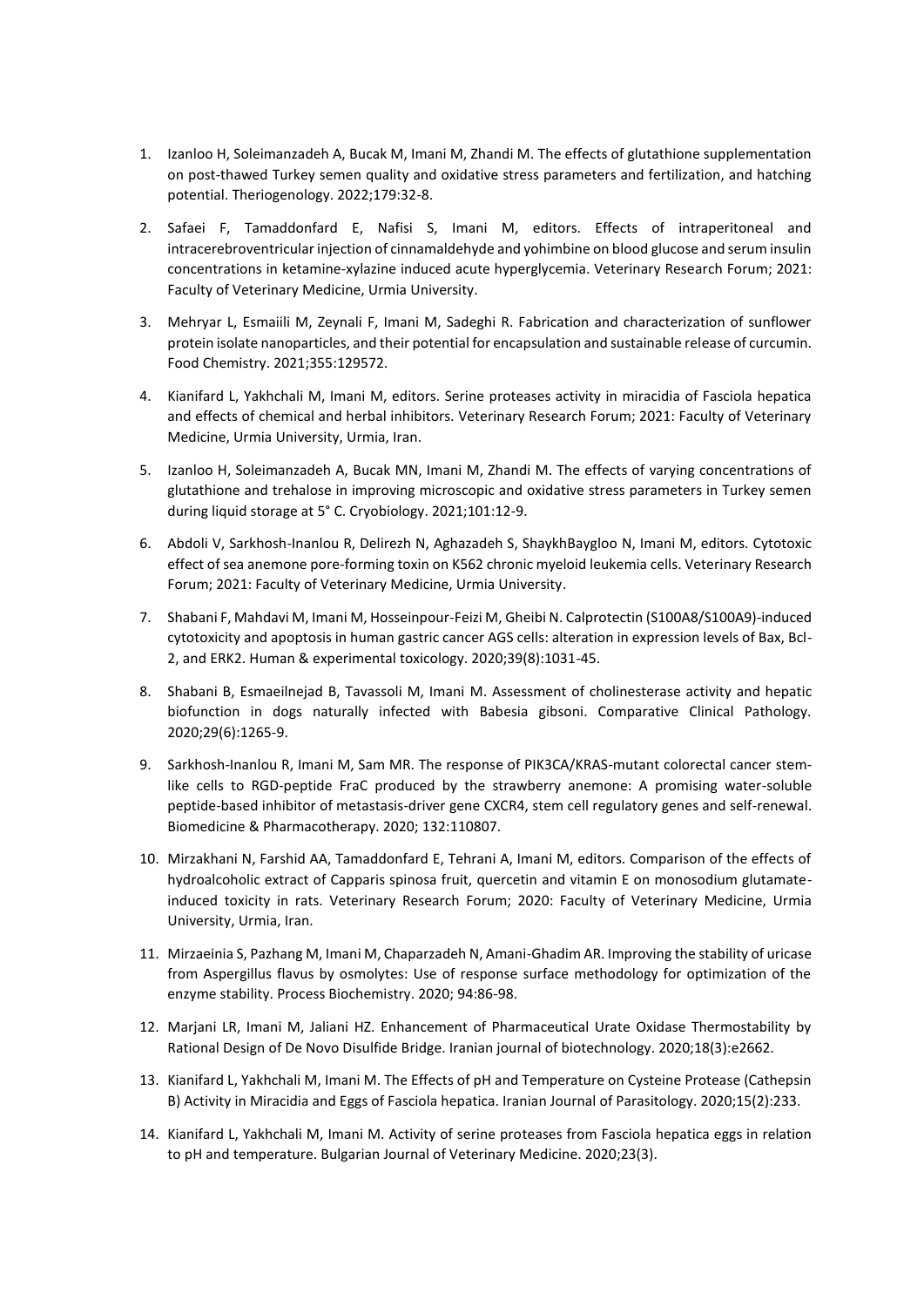- 15. Darbarfard L, Imani M, Abtahi Froushani SM. Cytotoxic Effect of Recombinant Fragaceatoxin C on Peripheral Blood Mononuclear Cells. Journal of Fasa University of Medical Sciences. 2020;10(3):2477- 86.
- 16. Charkhizadeh S, Imani M, Gheibi N, Shabaani F, Nikpajouh A, Rezvany MR. In vitro inhibitory effect of recombinant human calprotectin on nalm6 leukemia cell line. Anti-Cancer Agents in Medicinal Chemistry (Formerly Current Medicinal Chemistry-Anti-Cancer Agents). 2020;20(8):951-62.
- 17. Tamaddonfard E, Erfanparast A, Farshid AA, Imani M, Mirzakhani N, Salighedar R, et al. Safranal, a constituent of saffron, exerts gastro-protective effects against indomethacin-induced gastric ulcer. Life sciences. 2019; 224:88-94.
- 18. Mahmoudi S, Farshid AA, Tamaddonfard E, Imani M, Noroozinia F. Behavioral, histopathological, and biochemical evaluations on the effects of cinnamaldehyde, naloxone, and their combination in morphine-induced cerebellar toxicity. Drug and chemical toxicology. 2019:1-12.
- 19. Kianifard L, Yakhchali M, Imani M. Investigating and evaluating the protease activity and the effect of ph and temperature on serine proteases and cysteine proteases activities in adult helminth of fasciola hepatica. Studies in medical sciences. 2019;29(12):904-12.
- 20. Kheirandish MH, Zarei Jaliani H, Imani M. Potentiation Effect Of 5FU by Fragaceatoxin C Pore-Forming Toxin in MCF-7 Cell Line. SSU\_Journals. 2019;27(7):1735-46.
- 21. Ghafarzadeh S, Hobbenaghi R, Tamaddonfard E, Farshid AA, Imani M, editors. Crocin exerts improving effects on indomethacin-induced small intestinal ulcer by antioxidant, anti-inflammatory and antiapoptotic mechanisms. Veterinary Research Forum; 2019: Faculty of Veterinary Medicine, Urmia University, Urmia, Iran.
- 22. Faramarzpour A, Tehrani AA, Tamaddonfard E, Imani M, editors. The effects of crocin, mesalazine and their combination in the acetic acid-induced colitis in rats. Veterinary Research Forum; 2019: Faculty of Veterinary Medicine, Urmia University, Urmia, Iran.
- 23. Rezaeian Marjani L, Imani M, Zarei Jalian H. Engineering of therapeutic aspergillus flavus uricase using site-directed mutagenesis. Studies in medical sciences. 2018;29(1):50-62.
- 24. Mirzakhani N, Farshid AA, Tamaddonfard E, Imani M, Erfanparast A, Noroozinia F. Carnosine improves functional recovery and structural regeneration after sciatic nerve crush injury in rats. Life sciences. 2018;215:22-30.
- 25. Delkhosh-Kasmaie F, Farshid AA, Tamaddonfard E, Imani M. The effects of safranal, a constitute of saffron, and metformin on spatial learning and memory impairments in type-1 diabetic rats: behavioral and hippocampal histopathological and biochemical evaluations. Biomedicine & Pharmacotherapy. 2018;107:203-11.
- 26. Azadpour M, Karimian M, Kheirandish MH, Asadi-Saghandi A, Imani M, Astani A, et al. Evaluating cytotoxic effects of recombinant fragaceatoxin C pore forming toxin against AML cell lines. Iranian journal of basic medical sciences. 2018;21(9):878.
- 27. Sarboland S, Mehrkhou F, Imani M. Gut proteolytic profile of larval Callosobruchus maculatus (Coleoptera: Chrysomelidae) in response to feeding on different Fabaceous host plants. Journal of Agricultural Science and Technology. 2017;19(1):121-32.
- 28. Mehryar L, Esmaiili M, Zeynali F, Sadeghi R, Imani M. Evaluation of thermal stability of confectionary sunflower protein isolate and its effect on nanoparticulation and particle size of the produced nanoparticles. Food Science and Biotechnology. 2017;26(3):653-62.
- 29. Imani M, Shahmohamadnejad S. Recombinant production of Aspergillus Flavus uricase and investigation of its thermal stability in the presence of raffinose and lactose. 3 Biotech. 2017;7(3):1-9.